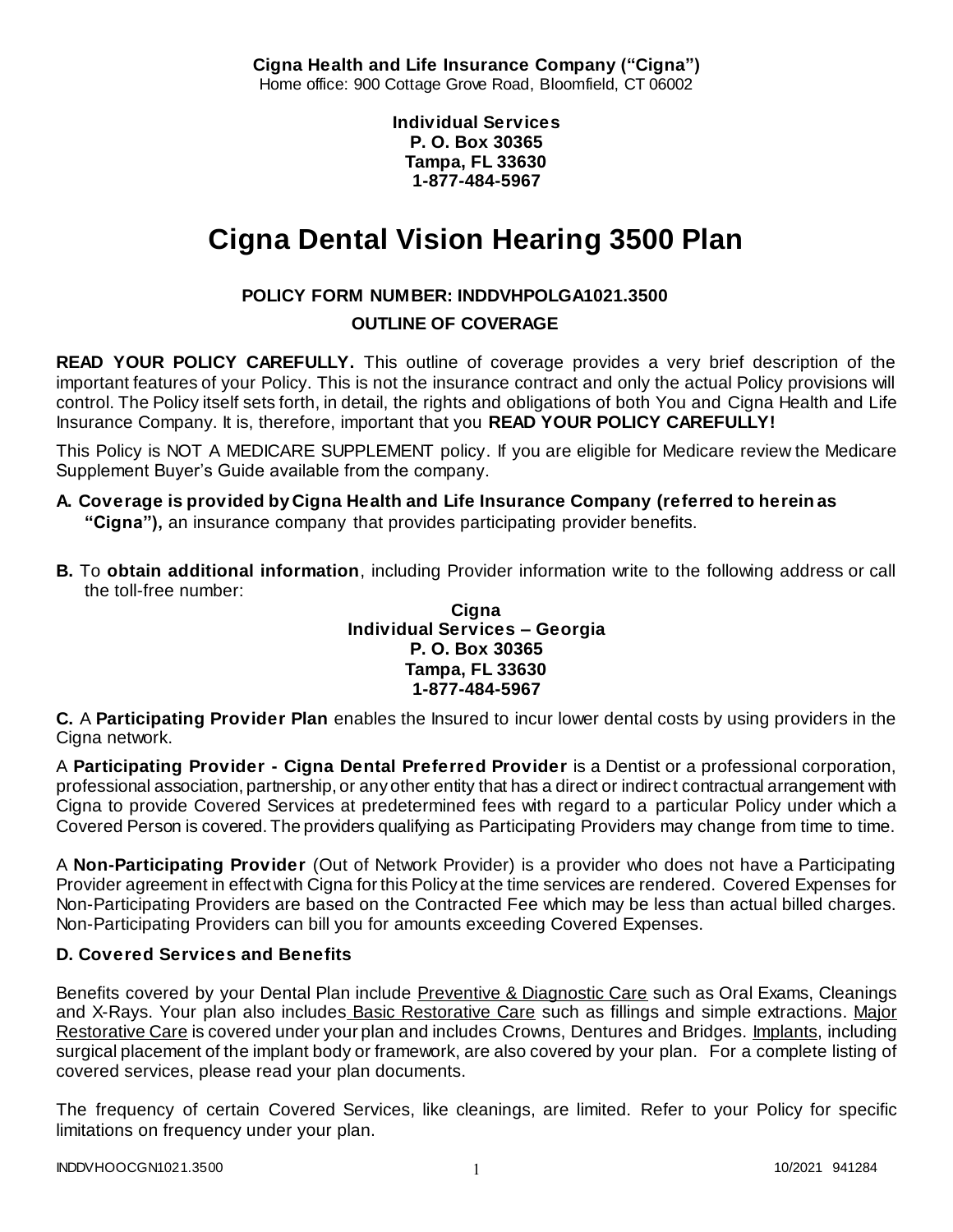## **Benefit Schedule**

The benefits outlined in the table below show the payment percentages for Covered Expenses **AFTER** any applicable Deductibles have been satisfied unless otherwise stated.

# **CIGNA DENTAL, VISION, AND HEARING INSURANCE** *The Schedule*

### **For You and Your Dependents**

#### **The Schedule – Dental Benefits**

If you select a Participating Provider, your cost will be less than if you select a Non-Participating Provider.

#### **Emergency Services**

The Benefit Percentage payable for Emergency Services charges made by a Non-Participating Provider is the same Benefit Percentage as for Participating Provider Charges. Dental Emergency services are required immediately to either alleviate pain or to treat the sudden onset of an acute dental condition. These are usually minor procedures performed in response to serious symptoms, which temporarily relieve significant pain, but do not effect a definitive cure, and which, if not rendered, will likely result in a more serious dental or medical complication.

#### **Dental Deductibles**

Dental Deductibles are expenses to be paid by you or your Dependent. Dental Deductibles are in addition to any Coinsurance. Once the Dental Deductible maximum in The Schedule has been reached you and your family need not satisfy any further dental deductible for the rest of that year.

#### **Participating Provider Payment**

Participating Provider services are paid based on the Contracted Fee agreed upon by the provider and Cigna.

## **Non-Participating Provider Payment**

Non-Participating Provider services are paid based on the Contracted Fee.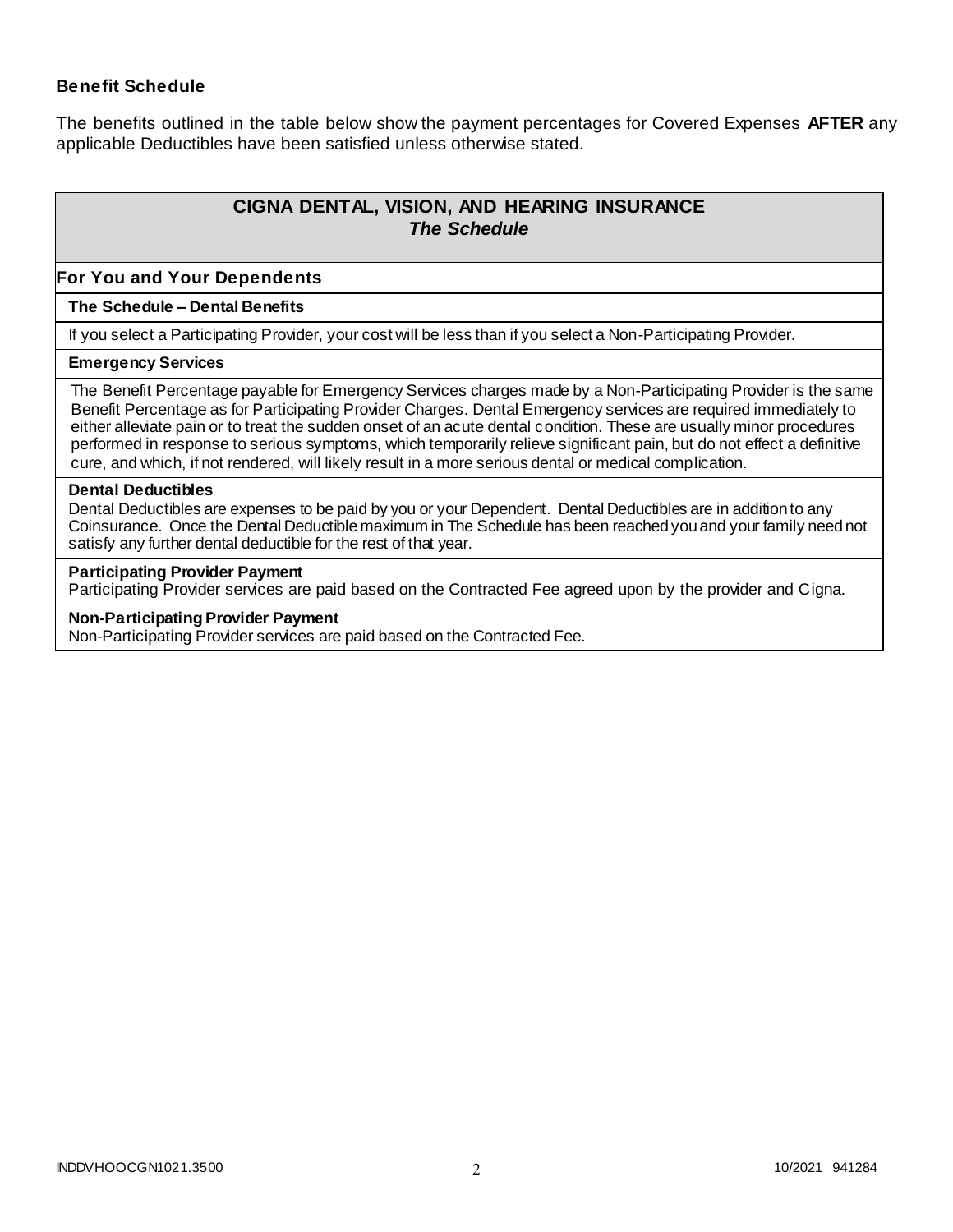| DENTAL BENEFIT HIGHLIGHTS                                                                                                                                                                                                                                                 |                                                  |
|---------------------------------------------------------------------------------------------------------------------------------------------------------------------------------------------------------------------------------------------------------------------------|--------------------------------------------------|
| Classes I, II, III, IX<br><b>Calendar Year Maximum</b>                                                                                                                                                                                                                    | \$2,500 per person                               |
| <b>Class IX Lifetime Maximum</b>                                                                                                                                                                                                                                          | \$2,000 per person                               |
| <b>Calendar Year Dental Deductible</b>                                                                                                                                                                                                                                    |                                                  |
| Individual                                                                                                                                                                                                                                                                | \$100 per person                                 |
|                                                                                                                                                                                                                                                                           | Not Applicable to Class I                        |
| Class I                                                                                                                                                                                                                                                                   | The Percentage of Covered Expenses the Plan Pays |
| Preventive Care<br>Oral Exams<br>Routine Cleanings<br>Routine X-rays<br>Non-Routine X-rays<br><b>Fluoride Application</b><br><b>Sealants</b><br>Space Maintainers (non-orthodontic)<br>Emergency Care to Relieve Pain                                                     | 100%                                             |
| <b>Class II</b>                                                                                                                                                                                                                                                           | The Percentage of Covered Expenses the Plan Pays |
| <b>Basic Restorative</b><br>Fillings<br>Surgical Extraction of Impacted Teeth<br>Oral Surgery, Simple Extractions<br>Relines, Rebases, and Adjustments<br>Repairs - Bridges, Crowns, and Inlays<br>Repairs - Dentures                                                     | 80% after dental deductible                      |
| <b>Class III</b>                                                                                                                                                                                                                                                          | The Percentage of Covered Expenses the Plan Pays |
| <b>Major Restorative</b><br>Crowns / Inlays / Onlays<br>Root Canal Therapy / Endodontics<br><b>Minor Periodontics</b><br><b>Major Periodontics</b><br>Oral Surgery, All Except Simple Extractions<br>Prosthesis Over Implant<br>Anesthetics<br>Dentures<br><b>Bridges</b> | 50% after dental deductible                      |
| <b>Class IX</b>                                                                                                                                                                                                                                                           | The Percentage of Covered Expenses the Plan Pays |
| Implants                                                                                                                                                                                                                                                                  | 50% after plan deductible                        |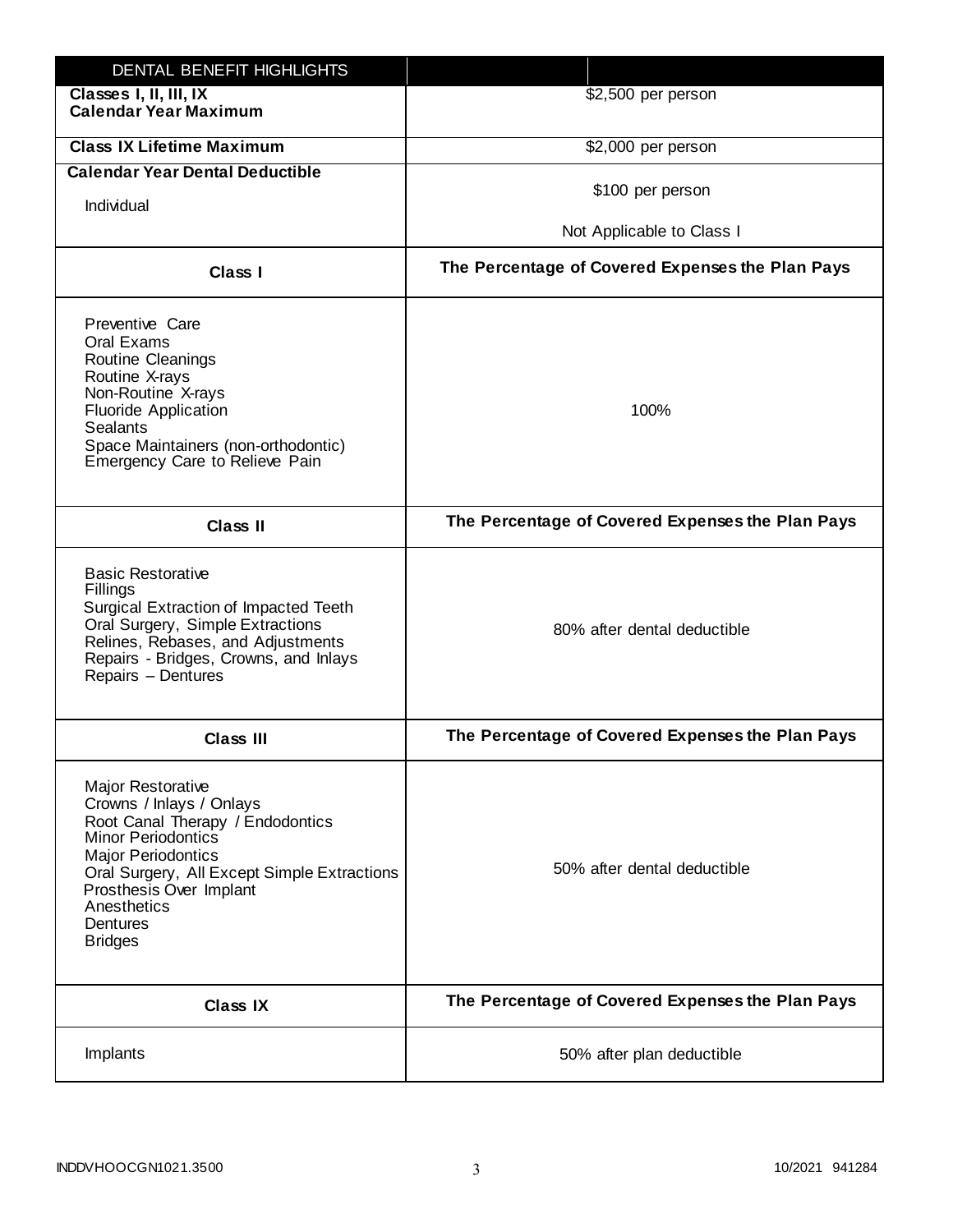| The Schedule - Vision Benefits                                                                  |                                                                                          |
|-------------------------------------------------------------------------------------------------|------------------------------------------------------------------------------------------|
| <b>VISION BENEFIT HIGHLIGHTS</b>                                                                |                                                                                          |
| Eye Examinations, including refraction                                                          | The plan pays 90% of expenses, not to exceed a \$100 calendar<br>year maximum per person |
| Materials (corrective eyeglasses or contact<br>lenses, including fittings and follow-up visits) | \$300 calendar year maximum per person                                                   |

| The Schedule - Hearing Benefits                             |                                        |
|-------------------------------------------------------------|----------------------------------------|
| <b>HEARING BENEFIT HIGHLIGHTS</b>                           |                                        |
| <b>Hearing Examinations</b>                                 | \$50 calendar year maximum per person  |
| Materials (Hearing Aids, including fittings<br>and repairs) | \$700 calendar year maximum per person |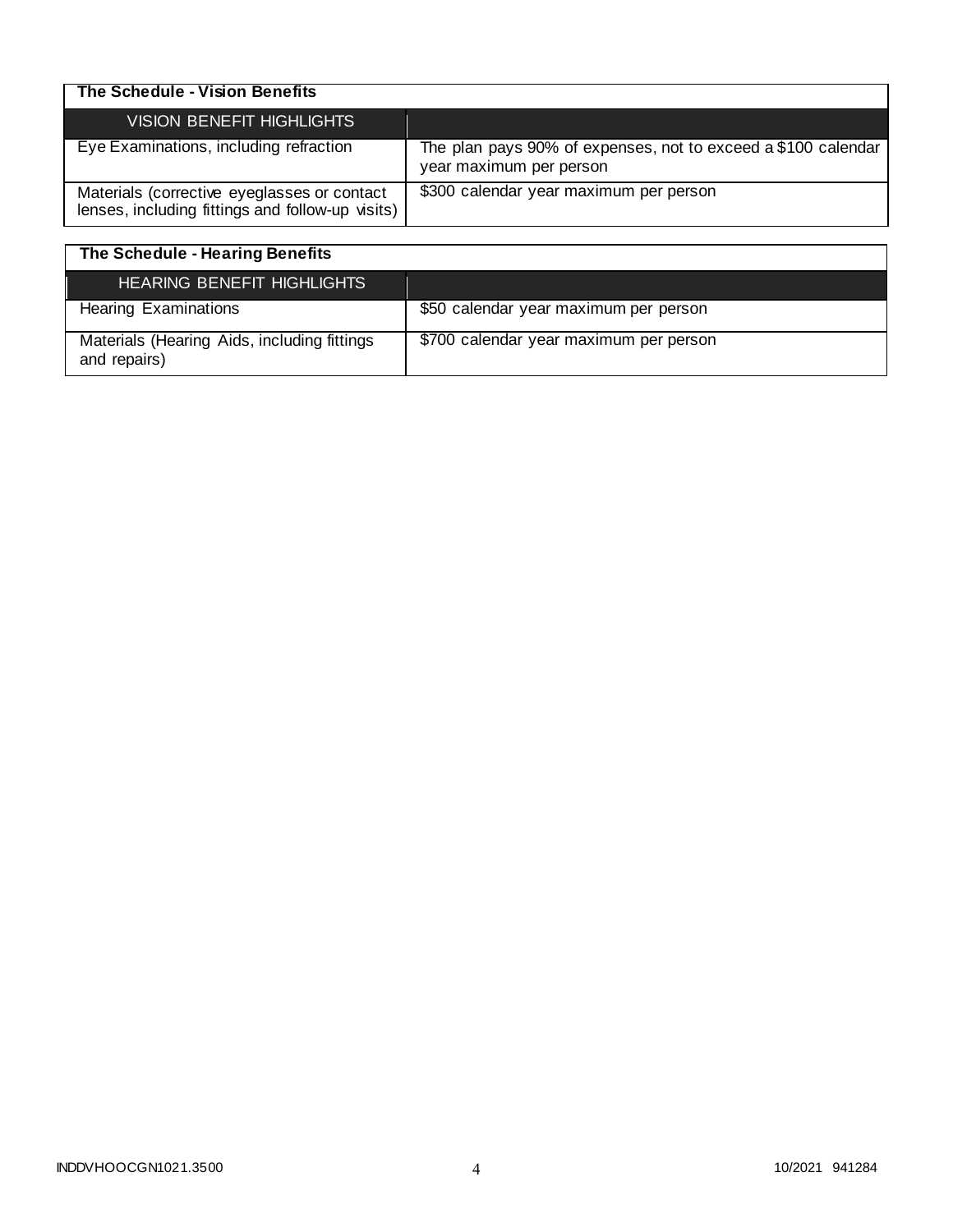## **Waiting Periods**

A Covered Person may access their dental, vision, and hearing benefit insurance once he or she has satisfied the following waiting periods:

- There is no waiting period for Class I or II dental benefits or for vision and hearing benefits.
- After 6 consecutive months of coverage dental benefits will increase to include the list of Class III procedures.
- After 12 consecutive months of coverage dental benefits will increase to include the list of Class IX procedures.

## **Missing Teeth Limitation**

There is no payment for replacement of teeth that are missing when a person first becomes insured.

This payment limitation no longer applies after 24 months of continuous coverage.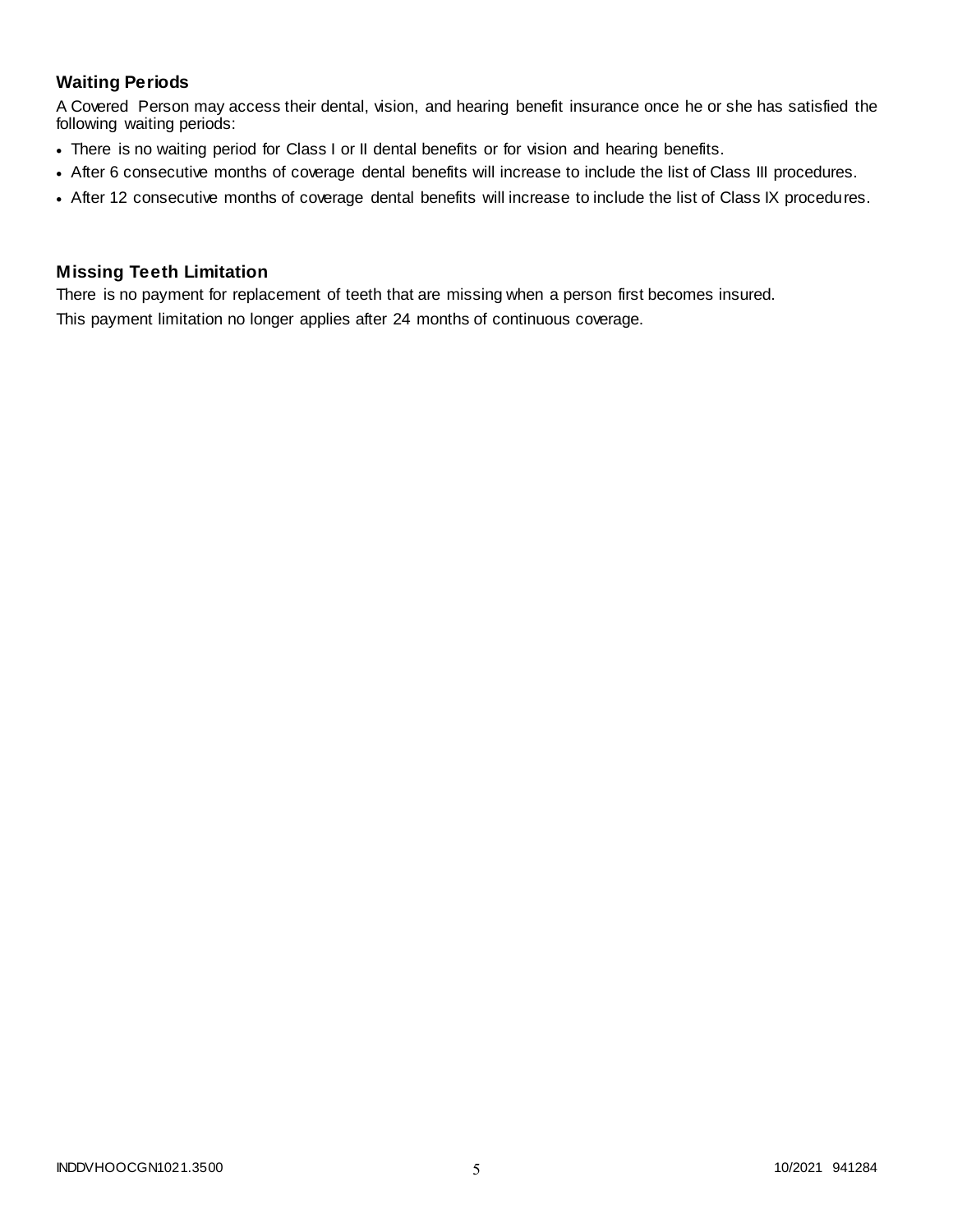# **E. Insured's Financial Responsibility**

The Insured is responsible for paying the monthly or quarterly premium on a timely basis. The Insured is also responsible to pay Providers for charges that are applied to the Deductibles, Coinsurance, and any amounts charged by Non-Participating Providers in excess of the Contracted Fee. In addition, any charges for Dentally Necessary items that are excluded under the Policy are the responsibility of the Insured.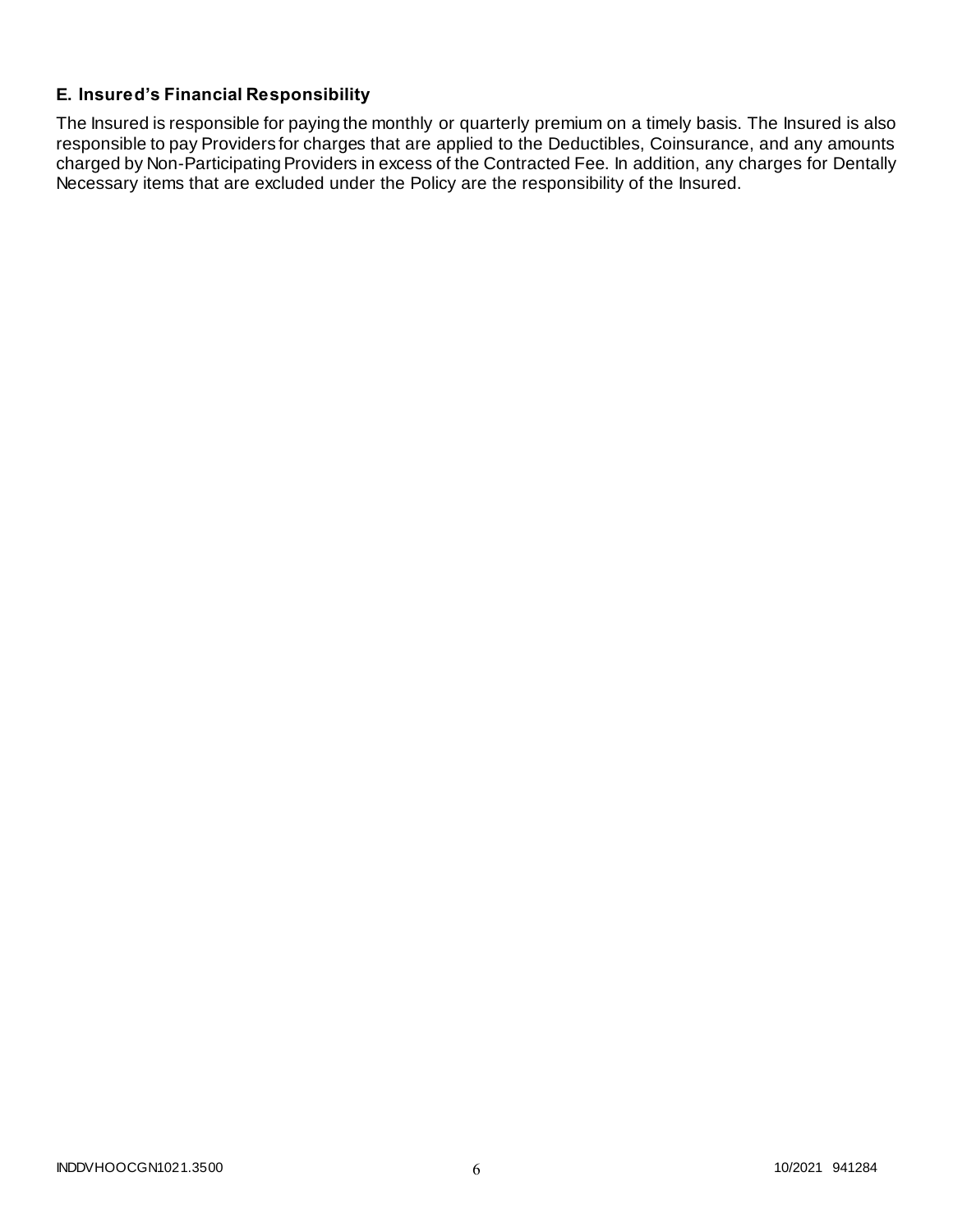## **F. Exclusions And Limitations: What Is Not Covered By This Policy**

## **Expenses Not Covered**

Covered Expenses will not include, and no payment will be made for:

- procedures which are not included in the list of Covered Dental Services, Covered Vision Services, or Covered Hearing Services;
- cone beam imaging;
- instruction for plaque control, oral hygiene and diet;
- core build-ups;
- veneers:
- precious or semi-precious metals for crowns, bridges and abutments;
- restoration of teeth which have been damaged by erosion, attrition or abrasion;
- bite registrations; precision or semi-precision attachments; or splinting;
- orthodontic treatment, except for the treatment of cleft lip and cleft palate;
- general anesthesia or intravenous sedation, when used for the purposes of anxiety control or patient management is not covered; may be considered only when medically or dentally necessary and when in conjunction with covered complex oral surgery;
- athletic mouth guards;
- services performed solely for cosmetic reasons;
- personalization or decoration of any dental device or dental work;
- replacement of an appliance per benefit quidelines;
- services that are deemed to be medical in nature;
- services and supplies received from a hospital;
- prescription drugs;
- plano lenses;
- VDT (video display terminal)/computer eyeglass benefit
- medical or surgical treatment of the eyes;
- any type of corrective vision surgery, including LASIK surgery, radial ketatonomy (RK), automated lamellar keratoplasty (ALK), or conductive keratoplasty (CK);
- Orthoptic or vision training and any associated supplemental testing
- any eye examination, or any corrective eyewear, required by an employer as a condition of employment;
- safety eyewear;
- sub-normal vision aids or non-prescription lenses:
- Magnification or low vision aids not shown as covered in the Schedule of Vision Coverage;
- Assistive Listening Devices (ALDs);
- medical and/or surgical treatment of the internal or external structures of the ear, including but not limited to Cochlear implants;
- Hearing Aids not prescribed by a Licensed Hearing Care Professional;
- ear protective devices or plugs;
- Hearing Aids maintenance/service contracts, ear molds and other miscellaneous repairs;
- Hearing Aids purchased online or over the counter (OTC); or
- Disposable Hearing Aids.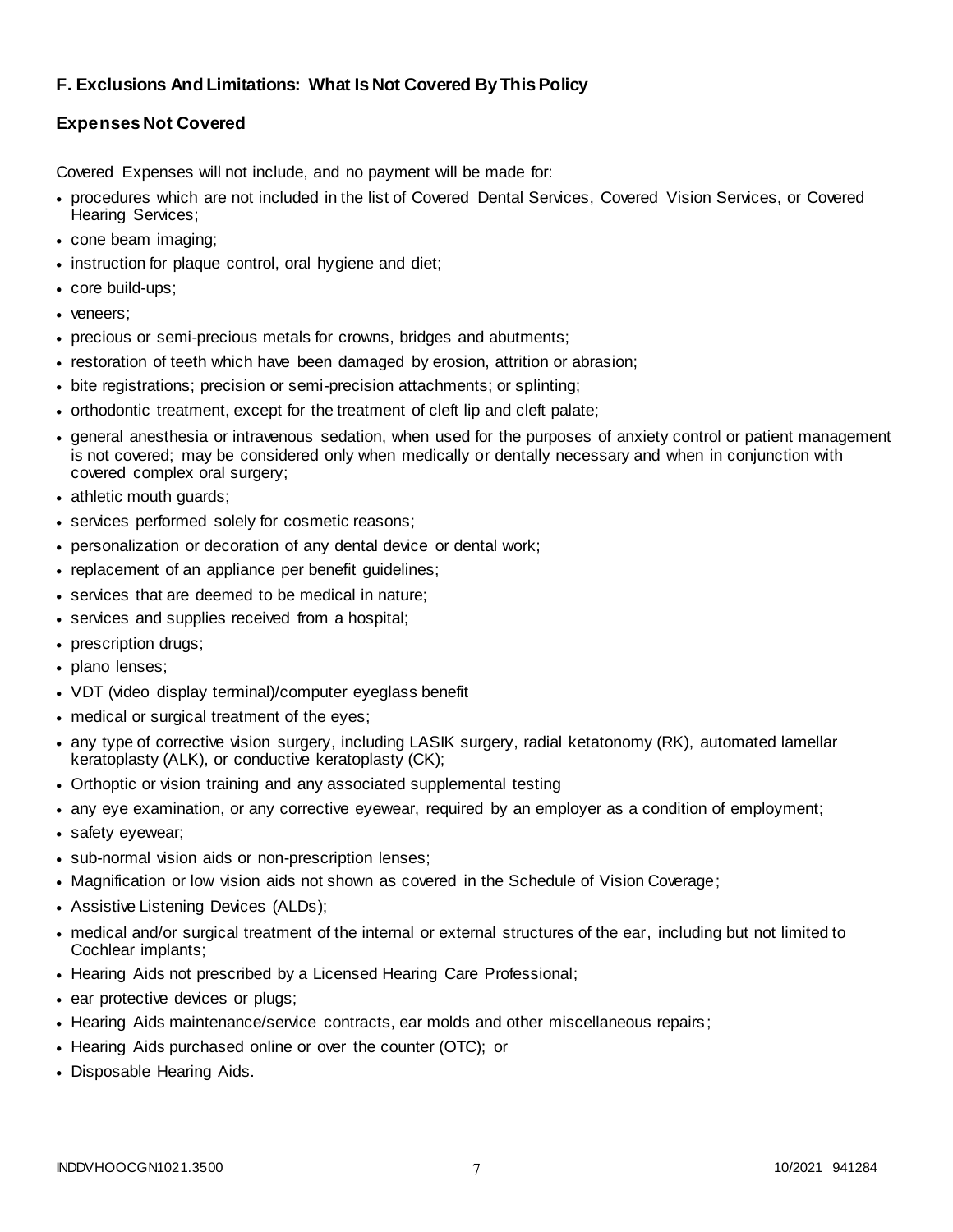## **General Limitations**

No payment will be made for expenses incurred for you or any one of your Dependents:

- For services not specifically listed as Covered Services in this Policy.
- For services or supplies that are not Medically Necessary.
- For services received before the Effective Date of coverage.
- For services received after coverage under this Policy ends.
- For services for which You have no legal obligation to pay or for which no charge would be made if You did not have insurance coverage.
- For Professional services or supplies received or purchased directly or on Your behalf by anyone, including a Provider, from any of the following:
	- Yourself or Your employer;
	- a person who lives in the Covered Person's home, or that person's employer;
	- a person who is related to the Covered Person by blood, marriage or adoption, or that person's employ er.
- for or in connection with an Injury arising out of, or in the course of, any employment for wage or profit;
- for or in connection with a Sickness which is covered under any workers' compensation or similar law;
- for charges made by a Hospital owned or operated by or which provides care or performs services for, the United States Government, if such charges are directly related to a condition which occurred while serving in the military or an associated auxiliary unit;
- services or supplies received due to an act of war, declared or undeclared while serving in the military or an associated auxiliary unit,
- to the extent that payment is unlawful where the person resides when the expenses are incurred;
- for charges which the person is not legally required to pay;
- for charges which would not have been made if the person had no insurance;
- to the extent that billed charges exceed the rate of reimbursement as described in the Schedule;
- for charges for unnecessary care, treatment or surgery;
- to the extent that You or any of Your Dependents is in any way paid or entitled to payment for those expenses by or through a public program, other than Medicaid;
- for or in connection with experimental procedures or treatment methods not approved by the American Dental Association or the appropriate dental specialty society;
- Procedures that are a covered expense under any other plan which provides dental, vision, or hearing benefits;
- To the extent that benefits are paid or payable for those expenses under the mandatory part of any auto insurance policy written to comply with a "no-fault" insurance law or an uninsured motorist insurance law. Cigna will take into account any adjustment option chosen under such part by You or any one of Your Dependents.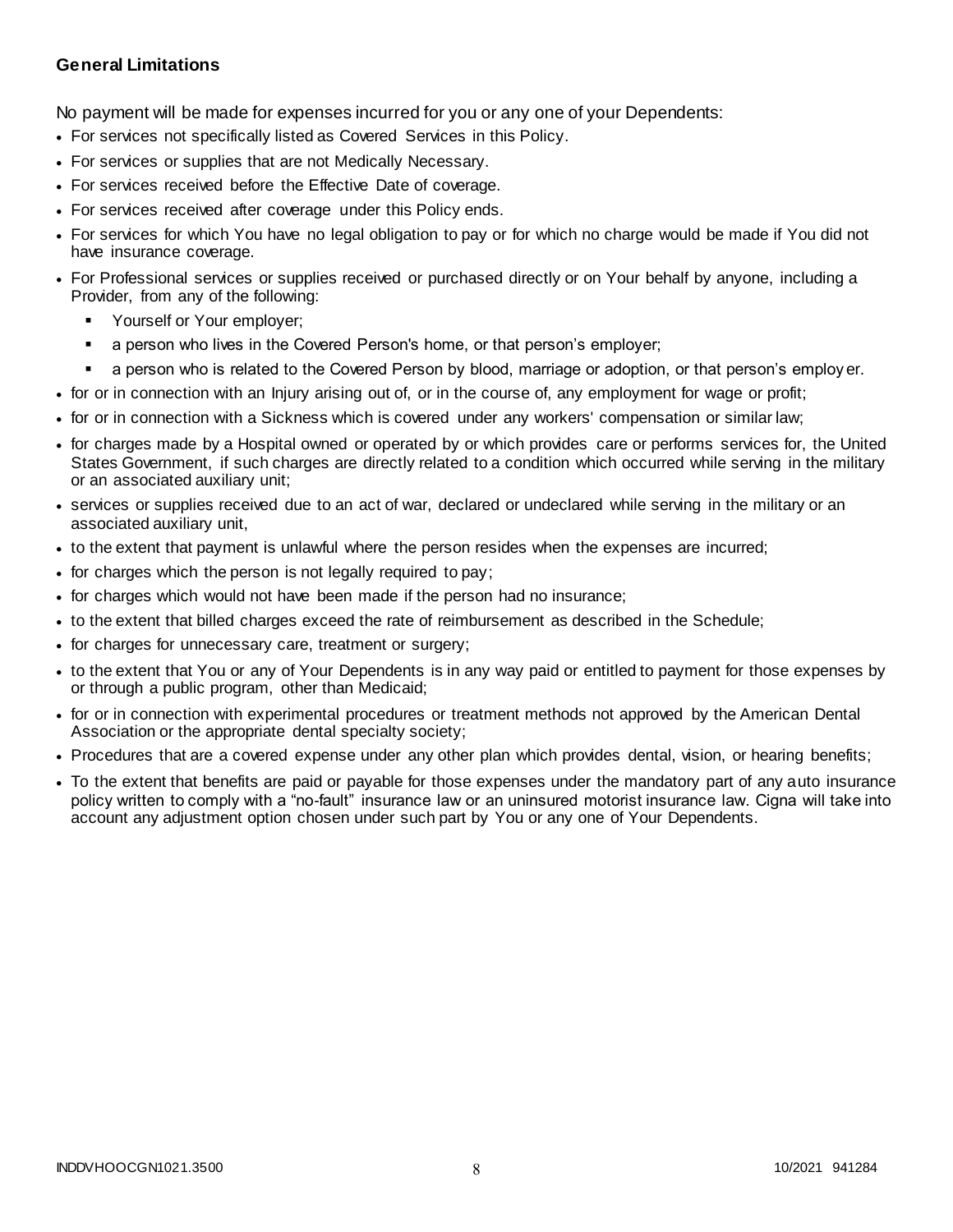## **G. Predetermination of Dental Benefits Program**

Predetermination of Benefits is a voluntary review of a Dentist's proposed treatment plan and expected charges. It is not preauthorization of service and is not required.

The treatment plan should include supporting pre-operative x-rays and other diagnostic materials as requested by Cigna's dental consultant. If there is a change in the treatment plan, a revised plan should be submitted.

Cigna will determine covered dental expenses for the proposed treatment plan. If there is no Predete rmination of Benefits, Cigna will determine covered dental expenses when it receives a claim.

Review of proposed treatment is advised whenever extensive dental work is recommended when charges exceed **\$500**.

Predetermination of Benefits is not a guarantee of a set payment. Payment is based on the services that are actually delivered and the coverage in force at the time services are completed.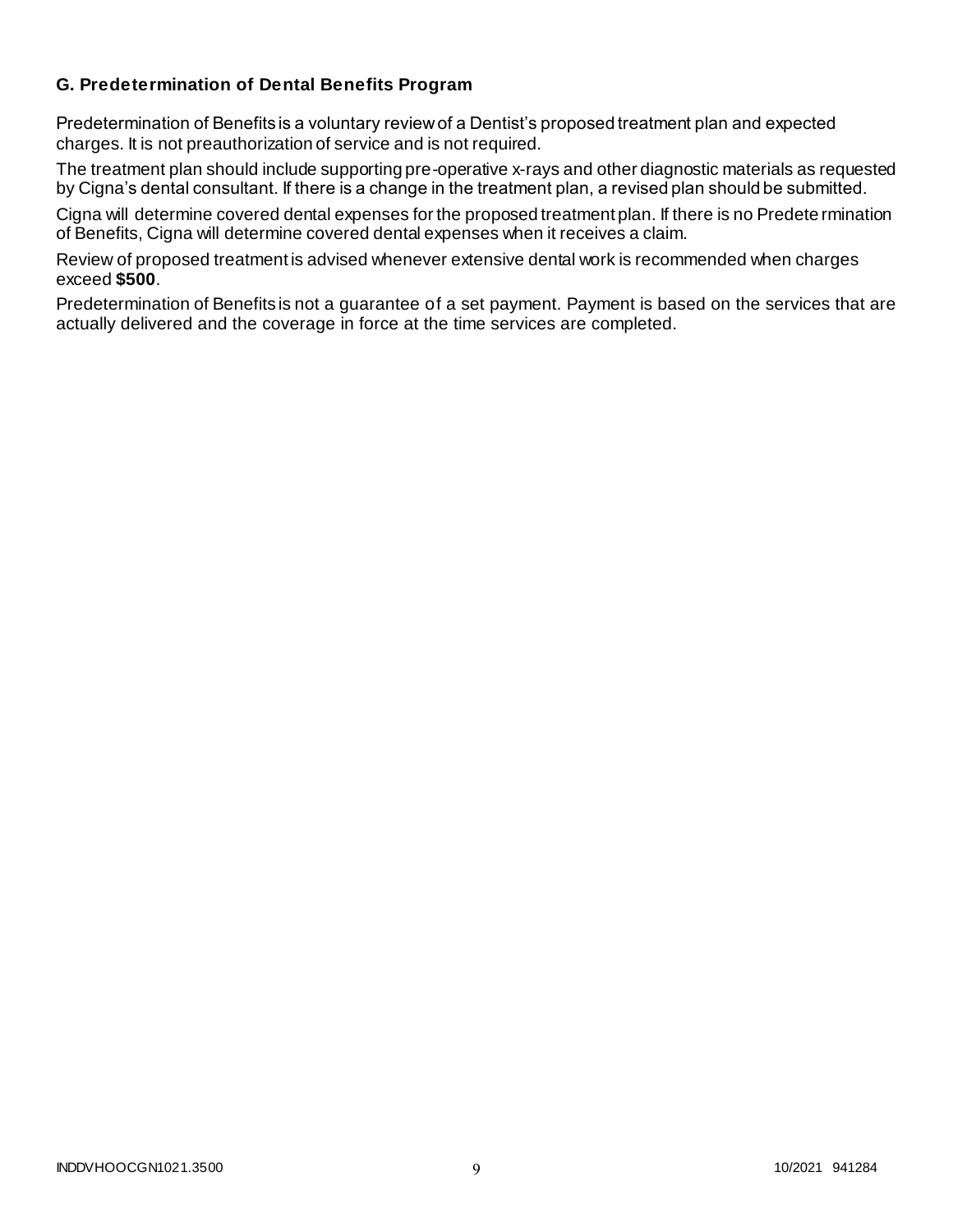# **H. General Provisions WHEN YOU HAVE A COMPLAINT OR AN APPEAL**

For the purposes of this section, any reference to "You," "Your" or "Yourself" also refers to a representative or provider designated by You to act on Your behalf, unless otherwise noted.

We want You to be completely satisfied with the care You receive. That is why we have established a process for addressing Your concerns and solving Your problems.

#### **Start with Member Services**

We are here to listen and help. If You have a concern regarding a person, a service, the quality of care, or contractual benefits, You can call our toll-free number and explain Your concern to one of our Customer Service representatives. You can also express that concern in writing. Please call or write to Us at the following:

Customer Services Toll-Free Number or address on mycigna.com, explanation of benefits or claim form

We will do our best to resolve the matter on Your initial contact. If we need more time to review or investigate Your concern, we will get back to You as soon as possible, but in any case within 30 days.

If You are not satisfied with the results of a coverage decision, You can start the appeals procedure.

#### **Appeals Procedure**

Cigna has a two step appeals procedure for coverage decisions. To initiate an appeal, You must submit a request for an appeal in writing within 365 days of receipt of a denial notice. You should state the reason why You feel Your appeal should be approved and include any information supporting Your appeal. If You are unable or choose not to write, You may ask to register Your appeal by telephone. Call or write to Us at the toll-free number or address on Your Benefit Identification card, explanation of benefits or claim form.

#### **Level One Appeal**

Your appeal will be reviewed and the decision made by someone not involved in the initial decision. Appeals involving Medical Necessity or clinical appropriateness will be considered by a health care professional.

For level one appeals, we will respond in writing with a decision within 30 calendar days after we receive an appeal for a postservice coverage determination. If more time or information is needed to make the determination, we will notify You in writing to request an extension of up to 15 calendar days and to specify any additional information needed to complete the review.

If You are not satisfied with our level-one appeal decision, You may request a level-two appeal.

#### **Level Two Appeal**

If You are dissatisfied with our level one appeal decision, You may request a second review. To start a level two appeal, follow the same process required for a level one appeal.

Most requests for a second review will be conducted by the Appeals Committee, which consists of at least three people. Anyone involved in the prior decision may not vote on the Committee. For appeals involving Medical Necessity or clinical appropriateness, the Committee will consult with at least one Dentist reviewer in the same or similar specialty as the care under consideration, as determined by Cigna's Dentist reviewer. You may present Your situation to the Committee in person or by conference call.

For level two appeals we will acknowledge in writing that we have received Your request and schedule a Committee review. For postservice claims, the Committee review will be completed within 30 calendar days. If more time or information is needed to make the determination, we will notify You in writing to request an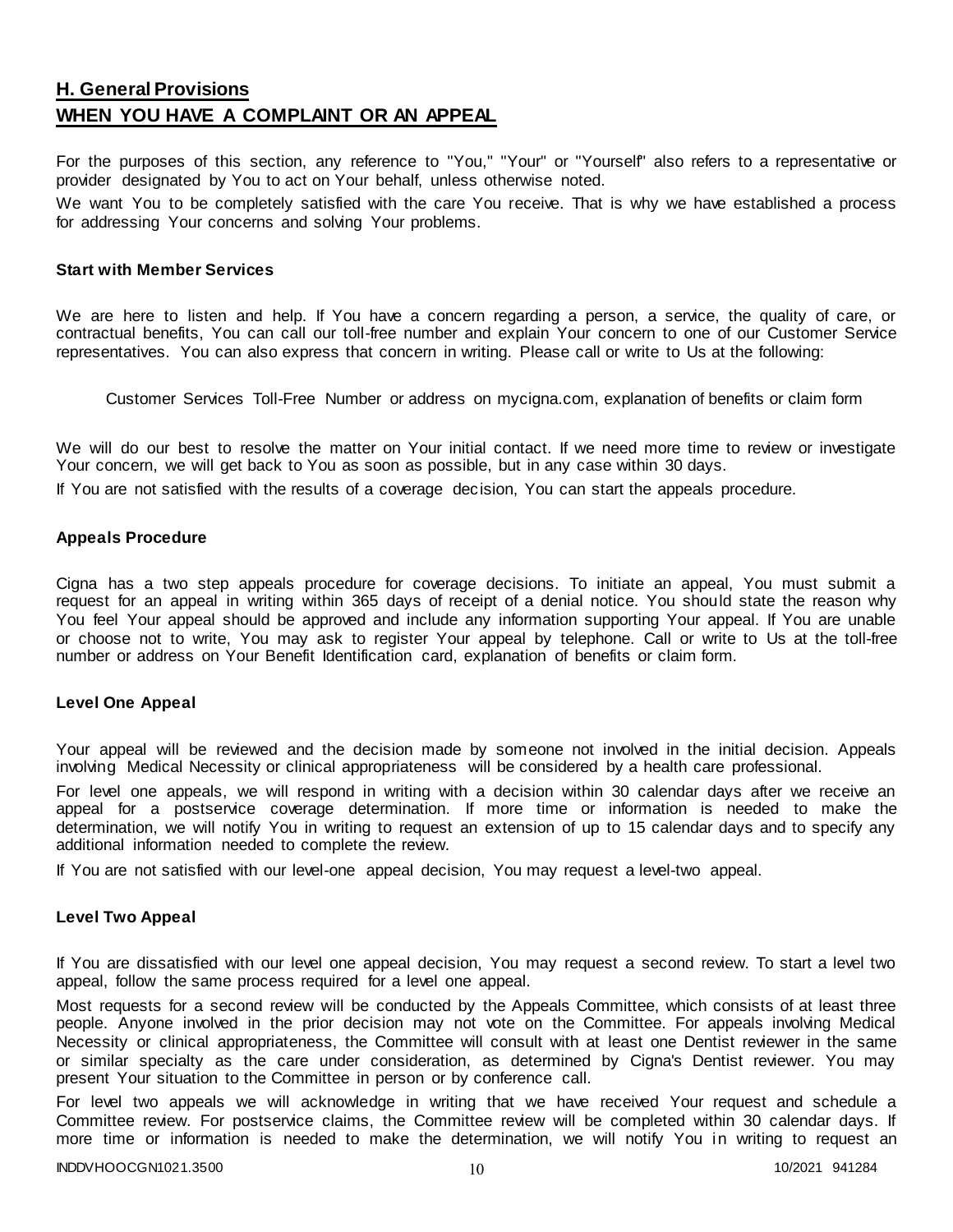extension of up to 15 calendar days and to specify any additional information needed by the Committee to complete the review. You will be notified in writing of the Committee's decision within five working days after the Committee meeting, and within the Committee review time frames above if the Committee does not approve the requested coverage.

#### **Notice of Benefit Determination on Appeal**

Every notice of an appeal decision will be provided in writing or electronically and, if an adverse determination, will include:

- (1) the specific reason or reasons for the denial decision;
- (2) reference to the specific Policy provisions on which the decision is based;
- (3)a statement that the claimant is entitled to receive, upon request and free of charge, reasonable access to and copies of all documents, records, and other Relevant Information as defined;
- (4) upon request and free of charge, a copy of any internal rule, guideline, protocol or other similar criterion that was relied upon in making the adverse determination regarding Your appeal, and an explanation of the scientific or clinical judgment for a determination that is based on a medical necessity, experimental treatment or other similar exclusion or limit.

#### **Relevant Information**

Relevant Information is any document, record, or other information which was relied upon in making the benefit determination; was submitted, considered, or generated in the course of making the benefit determination, without regard to whether such document, record, or other information was relied upon in making the benefit determination; demonstrates compliance with the administrative processes and safeguards required by federal law in making the benefit determination; or constitutes a statement of policy or guidance with respect to the plan concerning the denied treatment option or benefit or the claimant's diagnosis, without regard to whether such advice or statement was relied upon in making the benefit determination.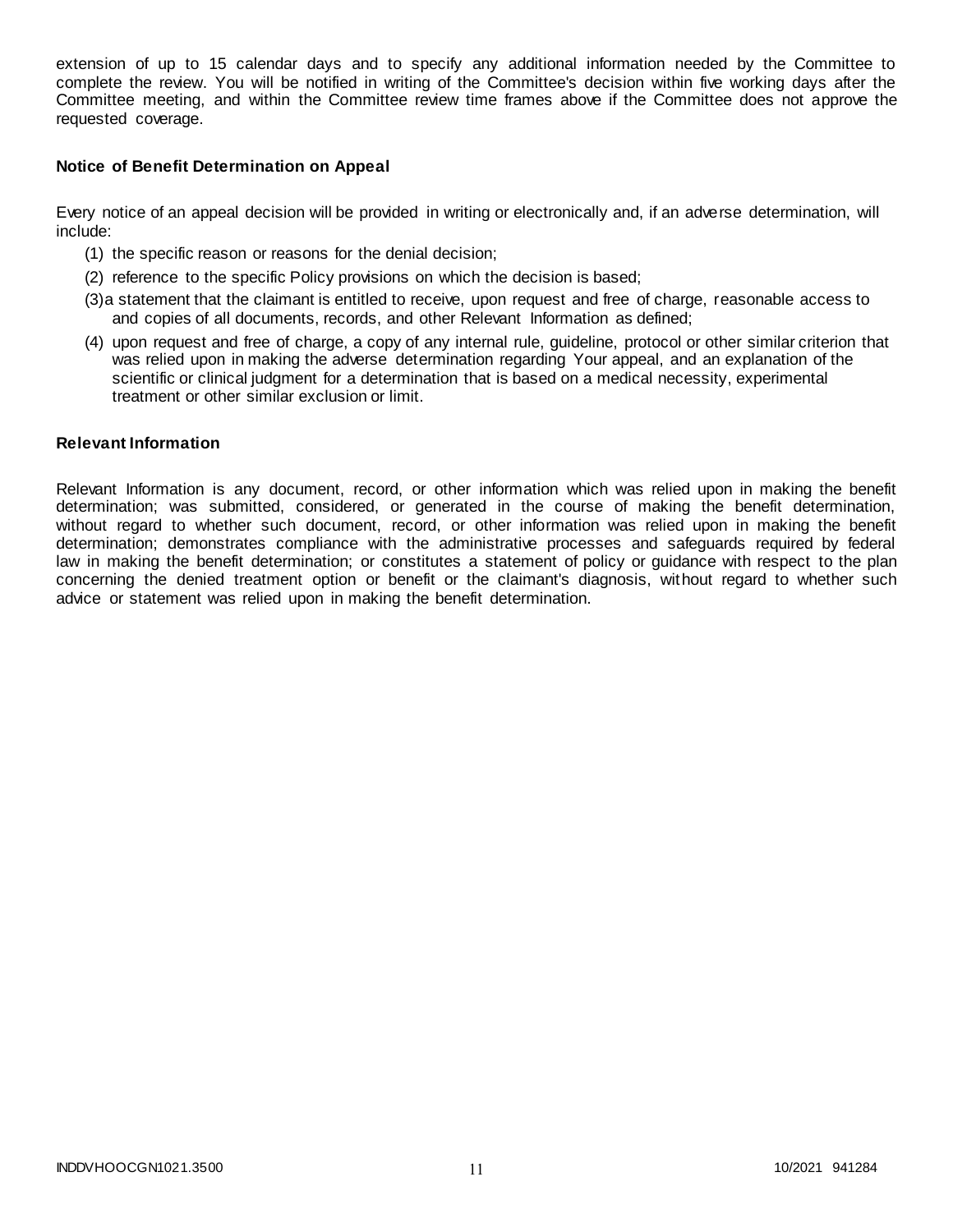# **I. Participating Providers**

Cigna will provide a current list of Dentists currently participating with Cigna and their locations to each Covered Person upon request.

To verify if a dentist is currently participating with Cigna and is accepting new Cigna insureds, the Covered Person should visit our website at www.mycigna.com.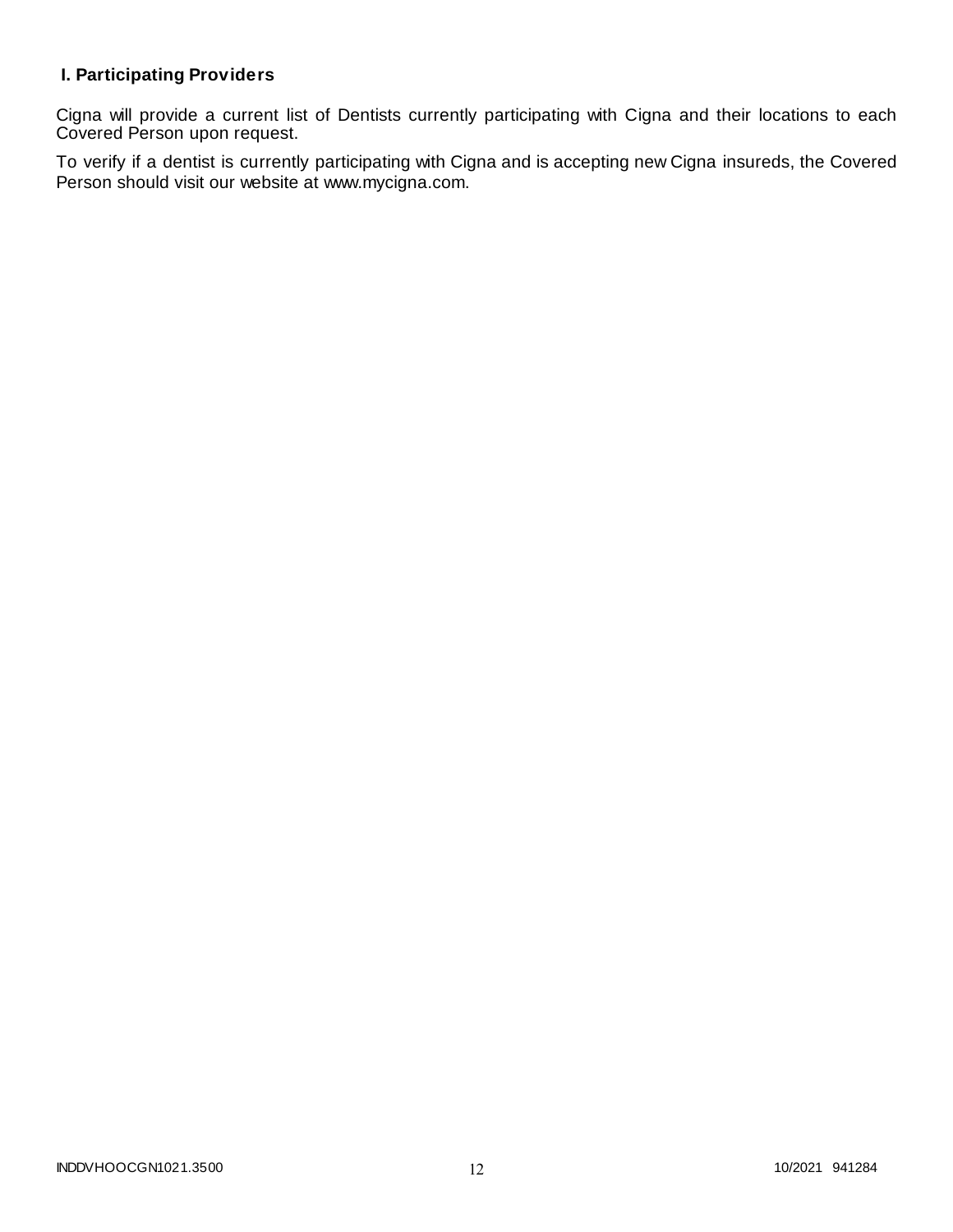## **J. Renewability, Eligibility, and Continuation**

1. The Policy will renew except for the specific events stated in the Policy. Cigna may change the premiums of the Policy with 60 days written notice to the Insured. However, Cigna will not refuse to renew or change the premium schedule for the Policy on an individual basis, but only for all insureds in the same class and covered under the same Policy as You.

2. The Individual Plan is designed for residents of Georgia who are not enrolled under or covered by any other group or individual health coverage. You must notify Cigna of all changes that may affect any Covered Person's eligibility under the Policy.

3. You or Your Dependent(s) will become ineligible for coverage:

- When premiums are not paid according to the due dates and grace periods described in the premium section.
- With respect to Your Spouse, Domestic Partner, or partner to a Civil Union: when the Spouse is no longer married to the Insured or when the union is dissolved.
- With respect to You and Your Family Member (s): when you no longer meet the requirements listed in the Conditions of Eligibility section;
- The date the Policy terminates.
- **When the Insured no longer lives in the Service Area.**

4. If a Covered Person's eligibility under this Plan would terminate due to the Insured's death, divorce or if other Dependents would become ineligible due to age or no longer qualify as dependents for coverage under this Plan; except for the Insured's failure to pay premium, the Covered Person's insurance will be continued if the Covered Person exercising the continuation right notifies Cigna and pays the appropriate monthly premium within 60 days following the date this Policy would otherwise terminate. Any waiting periods in the new Plan will be considered as being met to the extent coverage was in force under this Plan.